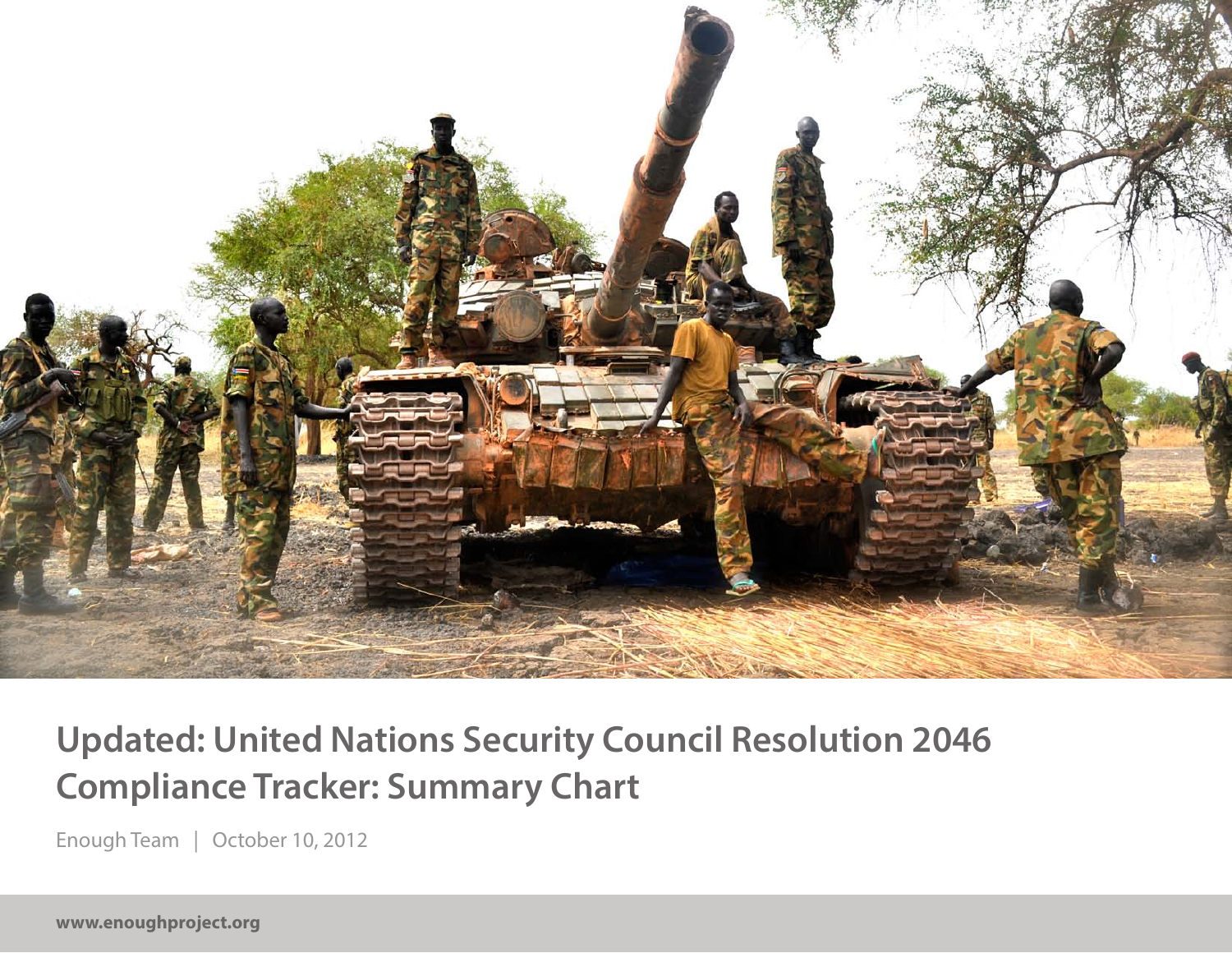

#### **Updated: United Nations Security Council Resolution 2046 Compliance Tracker: Summary Chart**

Enough Team | October 10, 2012

The following chart is designed to summarize the Enough Project's [United Nations Security Council](http://enoughproject.org/multimedia/timeline-tracking-compliance-un-security-council-resolution-2046)  [Resolution 2046 Compliance Tracker](http://enoughproject.org/multimedia/timeline-tracking-compliance-un-security-council-resolution-2046). The chart identifies the government of Sudan, the government of South Sudan, and the Sudan People's Liberation Movement-North's respective compliance, or lack thereof, with the provisions of U.N. Security Council Resolution 2046. Notably, the chart is not designed to comprehensively catalogue the actions that each party has taken since May 2, 2012 related to Resolution 2046; rather, the chart summarizes each respective party's compliance to date. The information contained in the chart is based on information publicly available at the time of publication. Those cells within the chart shaded red indicate a party's non-compliance with a provision of Resolution 2046. In contrast, those cells shaded green indicate compliance or a willingness to comply with a provision of the resolution.

In sum, the chart demonstrates that the government of Sudan has failed to comply with nine provisions of Resolution 2046, inter alia, the government failed to cease bombardment of South Sudanese territory after the May 4 deadline provided for in the resolution and remains steadfast in its resolve to maintain an armed presence within the Abyei area following the May 16 deadline by which all forces were to be deployed outside the area. In comparison, the government of South Sudan has not complied with three provisions of the resolution, while the SPLM-N has complied or has expressed a willingness to comply with all relevant provisions.

In the coming days and weeks, as the U.N. Security Council and the African Union weigh their responses to the outcome of negotiations between Sudan and South Sudan, as well as the failure on the part of the government of Sudan to permit unfettered international humanitarian aid into all regions of South Kordofan and Blue Nile states, the discrepancy in non-compliance between the government of Sudan, on the one hand, and the government of South Sudan and the SPLM-N on the other necessitates strong consideration, particularly vis-à-vis the possible application of sanctions pursuant to operative paragraph 6 of Resolution 2046.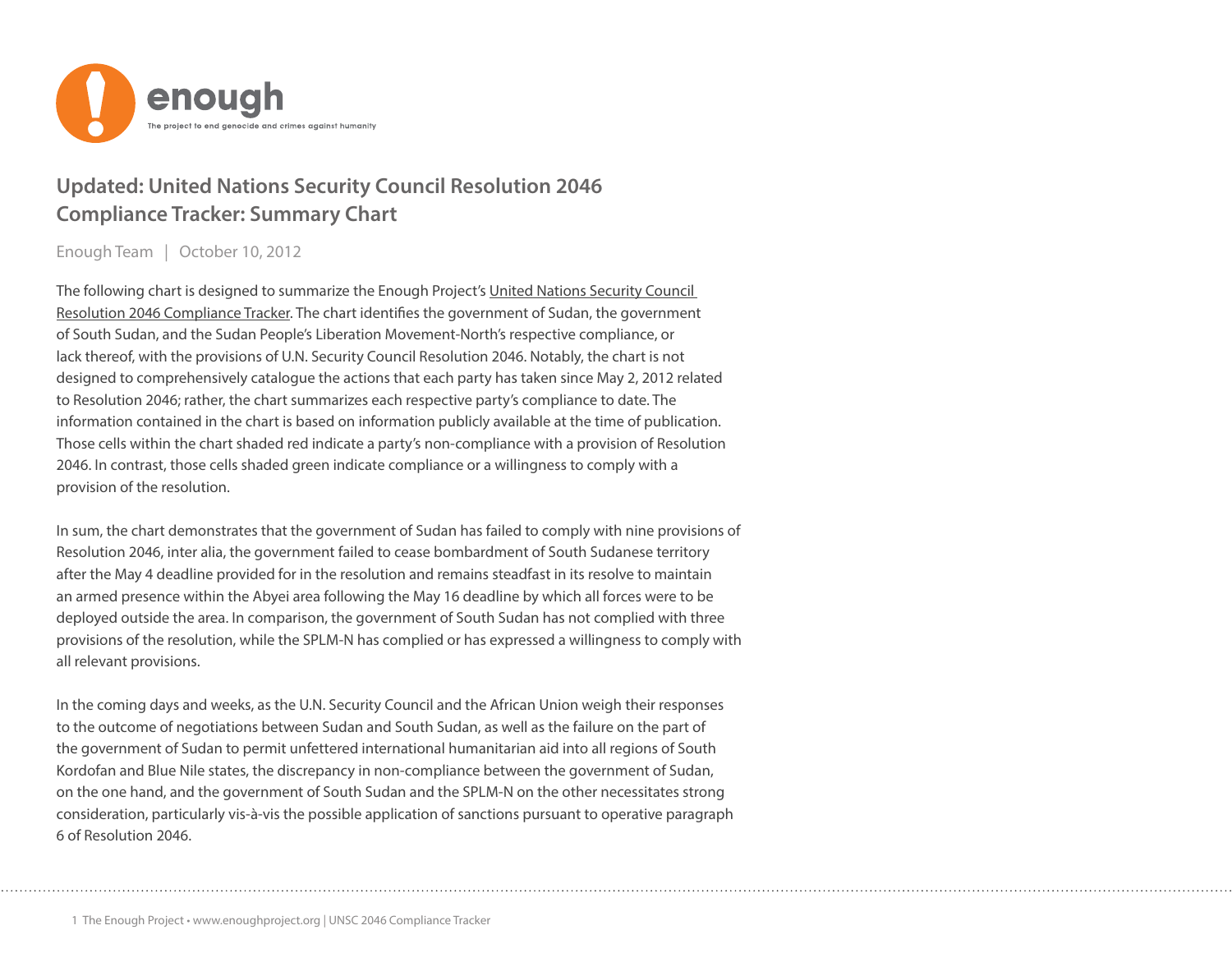## **At-A-Glance**

|                |                             | Conditions in the Resolution                                                                                                  |                                                                                                                                                                  |                                                                                                                                      |                                                                                                                                                                                        |                                                                                           |                                                                                                                                                        |                                                                                                                                                                                                                                                     |                                                                                                                                                                                                       |                                                                                            |                                                                                                                                                         |                                                                                                                                                                                     |                                                                      |                                                                                                                                              |
|----------------|-----------------------------|-------------------------------------------------------------------------------------------------------------------------------|------------------------------------------------------------------------------------------------------------------------------------------------------------------|--------------------------------------------------------------------------------------------------------------------------------------|----------------------------------------------------------------------------------------------------------------------------------------------------------------------------------------|-------------------------------------------------------------------------------------------|--------------------------------------------------------------------------------------------------------------------------------------------------------|-----------------------------------------------------------------------------------------------------------------------------------------------------------------------------------------------------------------------------------------------------|-------------------------------------------------------------------------------------------------------------------------------------------------------------------------------------------------------|--------------------------------------------------------------------------------------------|---------------------------------------------------------------------------------------------------------------------------------------------------------|-------------------------------------------------------------------------------------------------------------------------------------------------------------------------------------|----------------------------------------------------------------------|----------------------------------------------------------------------------------------------------------------------------------------------|
|                | Cessation of<br>Hostilities | Uncond-<br>itional<br>Withdrawal<br>of All Armed<br>Forces<br>to Their<br>Respective<br>Sides of the<br>North-South<br>Border | Activation<br>of the Joint<br>Border Veri-<br>fication and<br>Monitoring<br>Mechanism<br>$($ JBVMM $)$<br>and the Safe<br>Demilitarized<br>Border Zone<br>(SDBZ) | Cessation of<br>the Harbor-<br>ing of or the<br>Provision of<br>Support to<br>Rebel Groups<br>Fighting<br>against the<br>Other State | Activation of<br>the Ad Hoc<br>Committee<br>under the<br>Joint Political<br>and Security<br>Mechanism<br>(JPSM) to<br>Receive and<br>Investigate<br>Complaints<br>and Allega-<br>tions | Cessation of<br>Hostile Pro-<br>paganda and<br>Inflammatory<br>Statements in<br>the Media | Cessation<br>of Attacks<br>against<br>Property and<br>Religious<br>and Cultural<br>Symbols Be-<br>longing to<br>the Nationals<br>of the Other<br>State | Assump-<br>tion of Full<br>Responsi-<br>bilities for the<br>Protection<br>of Nation-<br>als of the<br>Other State<br>in Accor-<br>dance with<br>International<br>Principles<br>and Consis-<br>tent with the<br>March 2012<br>Framework<br>Agreement | Implementa-<br>tion of the<br>Pending<br>Aspects of<br>the June 2011<br>Temporary<br>Arrange-<br>ments for<br>Abyei,<br>Including the<br>Redeploy-<br>ment of<br>All Forces<br>Outside of<br>the Area | Uncon-<br>ditional<br>Resumption<br>of Negotia-<br>tions between<br>the GoS and<br>the RSS | Extension by<br>the GoS and<br>SPLM-N of<br>Full Coop-<br>eration to<br>the AUHIP<br>and the Chair<br>of IGAD<br>to Reach a<br>Negotiated<br>Settlement | Acceptance of<br>the Tripartite<br>Proposal<br>Concerning<br>the Delivery<br>of Humani-<br>tarian Aid<br>to Affected<br>Populations<br>in South<br>Kordofan and<br><b>Blue Nile</b> | Conclusion<br>of Negotia-<br>tions between<br>the GoS and<br>the RSS | Promotion<br>and Protec-<br>tion of Hu-<br>man Rights<br>in Accor-<br>dance with<br>International<br>Humanitarian<br>and Human<br>Rights Law |
| Sudan          |                             |                                                                                                                               |                                                                                                                                                                  |                                                                                                                                      |                                                                                                                                                                                        |                                                                                           |                                                                                                                                                        |                                                                                                                                                                                                                                                     |                                                                                                                                                                                                       |                                                                                            |                                                                                                                                                         |                                                                                                                                                                                     |                                                                      |                                                                                                                                              |
| South<br>Sudan |                             |                                                                                                                               |                                                                                                                                                                  |                                                                                                                                      |                                                                                                                                                                                        |                                                                                           |                                                                                                                                                        |                                                                                                                                                                                                                                                     |                                                                                                                                                                                                       |                                                                                            |                                                                                                                                                         |                                                                                                                                                                                     |                                                                      |                                                                                                                                              |
| SPLM-N         |                             |                                                                                                                               |                                                                                                                                                                  |                                                                                                                                      |                                                                                                                                                                                        |                                                                                           |                                                                                                                                                        |                                                                                                                                                                                                                                                     |                                                                                                                                                                                                       |                                                                                            |                                                                                                                                                         |                                                                                                                                                                                     |                                                                      |                                                                                                                                              |

#### **Key**

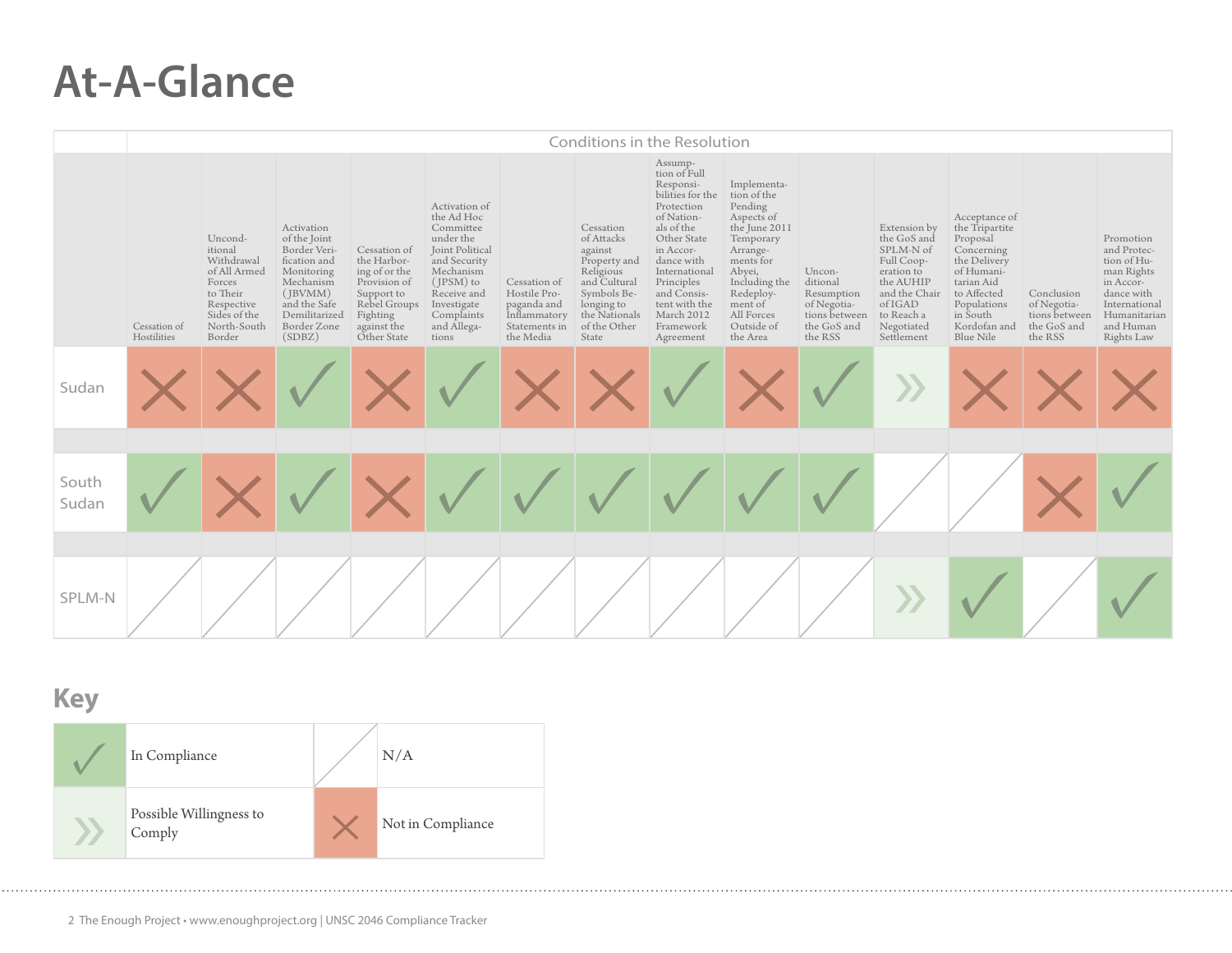# **Full Summary Chart**

| Condition in UNSC Security<br>Council 2046                                                                                                                          | Deadline      | Compliance of the<br>Gov. of Sudan                                                                                                                                                                                                             | Compliance of the<br>Gov. of South Sudan                                                                                                                                   | Compliance of the SPLM-N |
|---------------------------------------------------------------------------------------------------------------------------------------------------------------------|---------------|------------------------------------------------------------------------------------------------------------------------------------------------------------------------------------------------------------------------------------------------|----------------------------------------------------------------------------------------------------------------------------------------------------------------------------|--------------------------|
| l. Cessation of Hostilities<br>Operative Para. 1(i)                                                                                                                 | May 4, 2012   | $\times$ Not in Compliance<br>Reports indicate SAF bombing of South<br>Sudanese territory well after May 4, 2012.<br>Indeed, as recently as July 20, the GoS<br>is suspected of bombing South Sudan's<br>territory.                            | $\sqrt{}$ In Compliance                                                                                                                                                    | N/A                      |
| 2. Unconditional Withdrawal of All<br>Armed Forces to Their Respective<br>Sides of the North-South Border<br>Operative Para. 1(ii)                                  | None Provided | $\times$ Not in Compliance<br>There are allegations that the SAF has<br>crossed south of the border since the<br>adoption of Resolution 2046.                                                                                                  | $\times$ Not in Compliance<br>There are allegations that the SPLA has<br>crossed north of the border since the<br>adoption of Resolution 2046                              | N/A                      |
| 3. Activation of the Joint Border<br>Verification and Monitoring<br>Mechanism (JBVMM) and the<br>Safe Demilitarized Border Zone<br>(SDBZ)<br>Operative Para. 1(iii) | May 9, 2012   | $\sqrt{}$ In Compliance<br>NB: The GoS initially, and after the May<br>9 deadline, refused to accept the AUHIP's<br>proposed map for the purpose of defining<br>the SDBZ, which, in turn, delayed the<br>activation of the JBVMM and the SDBZ. | $\sqrt{}$ In Compliance<br>The RSS submitted its candidates for<br>monitors to the JBVMM and accepted<br>the AUHIP's proposed map for the<br>purpose of defining the SDBZ. | N/A                      |
| 4. Cessation of the Harboring of or<br>the Provision of Support to Rebel<br>Groups Fighting against the Other<br>State<br>Operative Para. 1(iv)                     | None Provided | $\times$ Not in Compliance<br>Reports indicate that the GoS is<br>providing support to rebel militias<br>fighting against the RSS.                                                                                                             | $\times$ Not in Compliance<br>Reports indicate that the RSS and/<br>or other elements within South Sudan<br>are providing support to the Sudan<br>Revolutionary Front.     | N/A                      |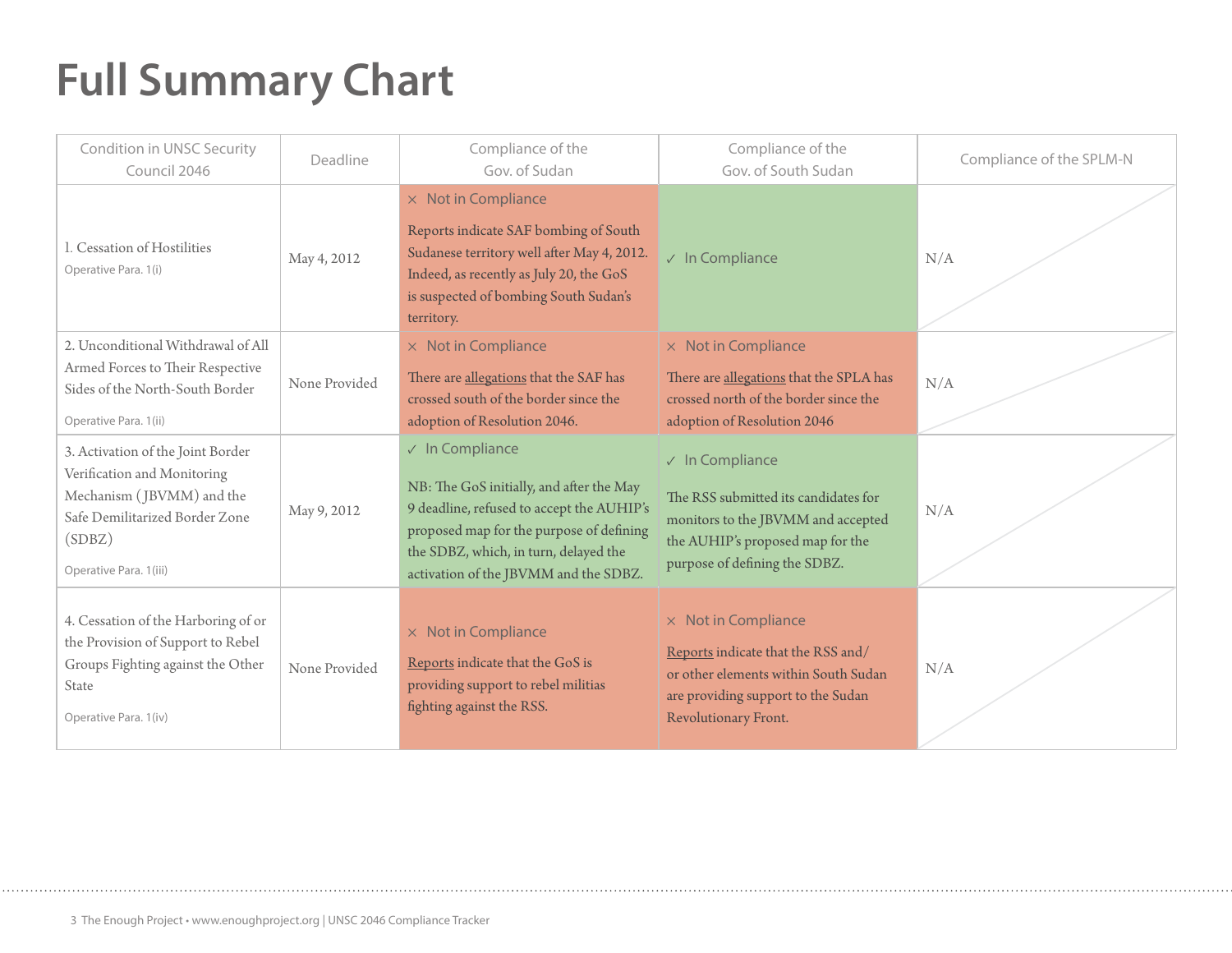| Condition in UNSC Security<br>Council 2046                                                                                                                                                                                                                    | Deadline      | Compliance of the<br>Compliance of the<br>Gov. of Sudan<br>Gov. of South Sudan                                                                                                                                                                                         |                                                                    | Compliance of the SPLM-N |  |
|---------------------------------------------------------------------------------------------------------------------------------------------------------------------------------------------------------------------------------------------------------------|---------------|------------------------------------------------------------------------------------------------------------------------------------------------------------------------------------------------------------------------------------------------------------------------|--------------------------------------------------------------------|--------------------------|--|
| 5. Activation of the Ad Hoc<br>Committee under the Joint<br>Political and Security Mechanism<br>(JPSM) to Receive and Investigate<br>Complaints and Allegations<br>Operative Para. 1(v)                                                                       | None Provided | $\sqrt{}$ In Compliance<br>NB: Initially, the GoS conditioned the<br>commencement of the committee's work<br>on the establishment of the SDBZ and<br>the activation of the JBVMM.                                                                                      | $\sqrt{}$ In Compliance                                            | N/A                      |  |
| 6. Cessation of Hostile Propaganda<br>and Inflammatory Statements in<br>the Media<br>Operative Para. 1(vi)                                                                                                                                                    | May 2, 2012   | $\times$ Not in Compliance<br><b>Statements from President Bashir</b><br>constituting inflammatory speech were<br>delivered after May 2, 2012.                                                                                                                         | $\sqrt{}$ In Compliance                                            | N/A                      |  |
| 7. Cessation of Attacks against<br>Property and Religious and<br>Cultural Symbols Belonging to the<br>Nationals of the Other State<br>Operative Para. 1(vi)                                                                                                   | May 2, 2012   | $\times$ Not in Compliance<br>Reports indicate that on June 18,<br>2012, the GoS demolished two church<br>buildings in Khartoum.                                                                                                                                       | $\sqrt{}$ In Compliance                                            | N/A                      |  |
| 8. Assumption of Full<br>Responsibilities for the Protection<br>of Nationals of the Other State<br>in Accordance with International<br>Principles and Consistent with<br>the March 2012 Framework<br>Agreement<br>Operative Para. 1(vi)                       | May 2, 2012   | $\sqrt{}$ In Compliance<br>No reports indicating otherwise.                                                                                                                                                                                                            | $\sqrt{ }$ In Compliance<br>No reports indicating otherwise.       | N/A                      |  |
| 9. Implementation of the<br>Pending Aspects of the June 2011<br><b>Agreement on Temporary Security</b><br>and Administrative Arrangements<br>for the Abyei Area, Including<br>the Redeployment of All Forces<br>Outside of the Area<br>Operative Para. 1(vii) | May 16, 2012  | $\times$ Not in Compliance<br>NB: While the RSS withdrew its armed<br>forces from Abyei ahead of the May 16<br>deadline, other aspects of the temporary<br>agreement remain unimplemented,<br>including the formation of certain<br>administrative bodies for the area | $\sqrt{}$ In Compliance<br>NB: Administration has not been formed. | N/A                      |  |